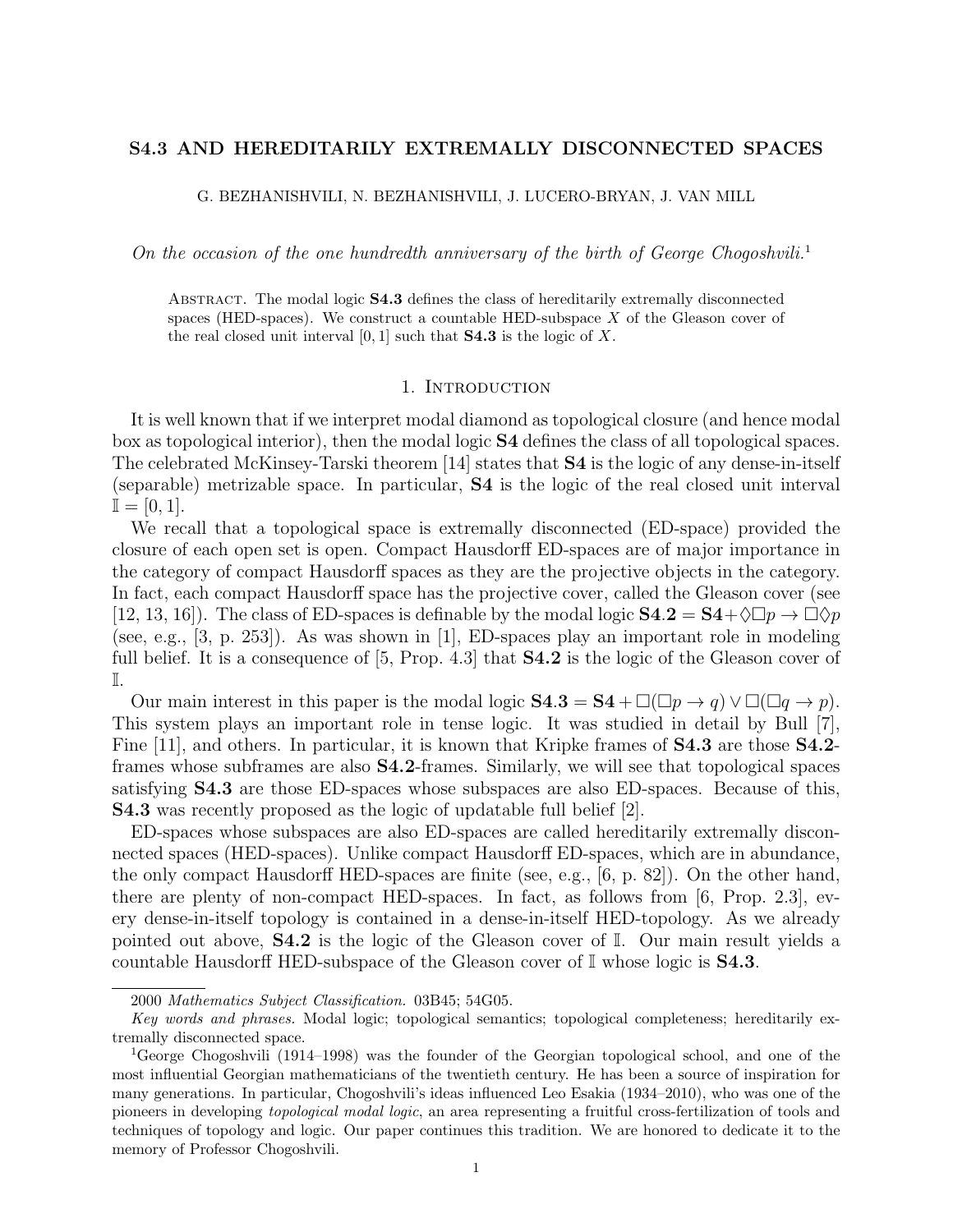In proving our main result we utilize two tools, one logical and one topological. On the one hand, we use the fact that  $S4.3$  is characterized by finite rooted  $S4.3$ -frames (see, e.g., [8, Ch. 5]). On the other hand, we use Efimov's theorem [9] (see also [15, Thm. 1.4.7]) that each compact Hausdorff ED-space of weight no greater than continuum can be embedded in the Cech-Stone compactification of the natural numbers.

### 2. Preliminaries

In this section we recall some basic definitions and facts about modal logic and topology. As basic references we use [8] for modal logic and [10] for topology.

2.1. Logical background. The modal logic S4 is the least set of formulas containing the classical tautologies, the formulas

$$
\Box(p \to q) \to (\Box p \to \Box q),
$$
  
\n
$$
\Box p \to p,
$$
  
\n
$$
\Box p \to \Box \Box p,
$$

and closed under Modus Ponens (MP)  $\frac{\varphi, \varphi \to \psi}{\psi}$ , substitution (S)  $\frac{\varphi(p_1,...,p_n)}{\varphi(\psi_1,...,\psi_n)}$ , and necessitation (N)  $\frac{\varphi}{\Box \varphi}$ . As it is customary, we use  $\Diamond \varphi$  to abbreviate  $\neg \Box \neg \varphi$ . Let

S4.2 = S4 + 
$$
\Diamond \Box p \rightarrow \Box \Diamond p
$$
,  
S4.3 = S4 +  $\Box (\Box p \rightarrow q) \lor \Box (\Box q \rightarrow p)$ .

A Kripke frame is a pair  $\mathfrak{F} = (W, R)$ , where W is a nonempty set and R is a binary relation on W. A valuation in  $\mathfrak{F}$  is a function  $\nu$  assigning subsets of  $\mathfrak{F}$  to propositional letters. This assignment extends recursively to all formulas, where Boolean connectives  $\wedge$ ,  $\neg$ are interpreted as set-theoretic intersection and complement, and we set

$$
w \vDash \Box \varphi \quad \text{iff} \quad (\forall v)(wRv \to v \vDash \varphi),
$$
  

$$
w \vDash \Diamond \varphi \quad \text{iff} \quad (\exists v)(wRv \land v \vDash \varphi).
$$

A model on  $\mathfrak{F}$  is a pair  $\mathfrak{M} = (\mathfrak{F}, \nu)$ , where  $\nu$  is a valuation in  $\mathfrak{F}$ . A formula  $\varphi$  is true in a model  $\mathfrak{M} = (\mathfrak{F}, \nu)$  provided  $w \vDash \varphi$  for each  $w \in W$ ; and  $\varphi$  is valid in a frame  $\mathfrak{F}$  provided  $\varphi$ is true in every model on  $\mathfrak{F}$ . If  $\varphi$  is valid in  $\mathfrak{F}$ , we write  $\mathfrak{F} \models \varphi$ . If  $\varphi$  is not valid in  $\mathfrak{F}$ , then we say that  $\mathfrak{F}$  refutes  $\varphi$  and write  $\mathfrak{F} \not\models \varphi$ .

Let  $\mathfrak{F} = (W, R)$  be a Kripke frame. We call  $\mathfrak{F}$  a *quasi-order* provided R is reflexive and transitive. It is well-known (see, e.g., [8, Ch. 3]) that  $\mathfrak{F} \models S4$  iff  $\mathfrak{F}$  is a quasi-order, that  $\mathfrak{F} \models$  **S4.2** iff  $\mathfrak{F}$  is a quasi-order satisfying

(1) 
$$
(\forall u, v, v')(u R v \wedge u R v') \rightarrow (\exists w)(v R w \wedge v' R w),
$$

and that  $\mathfrak{F} \models S4.3$  iff  $\mathfrak{F}$  is quasi-order satisfying

(2) 
$$
(\forall u, v, w)(uRv \wedge uRw) \rightarrow (vRw \vee wRv).
$$

It is easy to see that a quasi-order  $\mathfrak{F}$  satisfies (2) iff each subframe of  $\mathfrak{F}$  satisfies (1).

For a quasi-order  $\mathfrak{F} = (W, R)$ , define an equivalence relation  $\sim$  on W by setting  $w \sim v$ iff wRv and vRw. The equivalence classes of  $\sim$  are called *clusters* of  $\mathfrak{F}$ . One can partially order the clusters by setting  $C \leq C'$  iff there exist  $w \in C$  and  $w' \in C'$  such that  $wRw'$ . The resulting partial order is known as the *skeleton* of  $\mathfrak{F}$ . We say that a cluster C of  $\mathfrak{F}$  is maximal provided C is a maximal element of the skeleton, and we call  $\mathfrak{F}$  a quasi-chain provided the skeleton of  $\mathfrak{F}$  is a chain.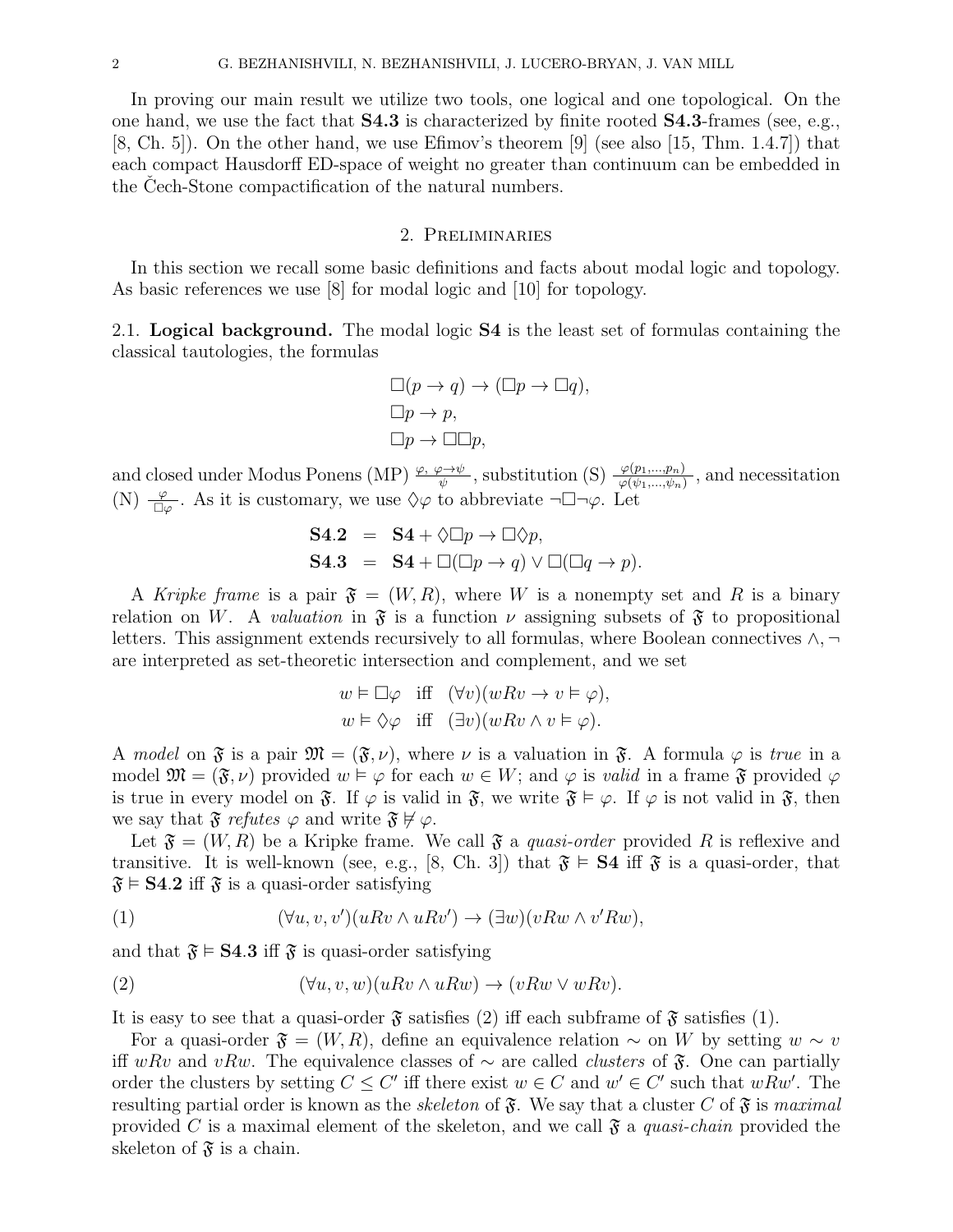Let  $\mathfrak{F} = (W, R)$  be a quasi-order. Then  $w \in W$  is a root of  $\mathfrak{F}$  provided wRv for each  $v \in W$ , and  $\mathfrak F$  is rooted provided  $\mathfrak F$  has a root. It is easy to see that a finite rooted quasiorder satisfies (1) iff it has a unique maximal cluster, and it satisfies (2) iff it is a quasi-chain. It is well known (see, e.g., [8, Ch. 5]) that S4 is characterized by finite rooted quasi-orders, that S4.2 is characterized by finite rooted quasi-orders having a unique maximal cluster, and that S4.3 is characterized by finite quasi-chains.

2.2. **Topological background.** Topological semantics generalizes Kripke semantics for **S4**. Indeed, we can view quasi-orders as special topological spaces, in which each point has a least neighborhood, namely  $R[w] := \{v \mid wRv\}$ . Such spaces are often referred to as Alexandroff spaces and can equivalently be characterized as those topological spaces in which the intersection of an arbitrary family of opens is open. The quasi-order associated with an Alexandroff space X is the *specialization order* of a topological space defined by  $xRy$  iff x belongs to the closure of  $\{y\}.$ 

Given a topological space  $X$ , we interpret formulas as subsets of  $X$ , Boolean connectives as the corresponding set-theoretic operations,  $\Box$  as interior, and  $\Diamond$  as closure. Consequently, for  $x \in X$ , we have

 $x \vDash \Box \varphi$  iff there is an open neighborhood U of x such that  $y \vDash \varphi$  for all  $y \in U$ ,

 $x \vDash \Diamond \varphi$  iff for each open neighborhood U of x there is  $y \in U$  such that  $y \vDash \varphi$ .

Since S4-axioms correspond to Kuratowski's axioms, we see that S4 defines the class of all topological spaces. Moreover, since for an Alexandroff space, the topological semantics coincides with the Kripke semantics of the associated quasi-order, and since S4 is Kripke complete, we see that S4 is the logic of all topological spaces. In fact, by the McKinsey-Tarski theorem [14], S4 is the logic of an arbitrary dense-in-itself separable metric space. Rasiowa and Sikorski proved in [17] that separability can be dropped from the assumptions, and hence S4 is the logic of an arbitrary dense-in-itself metric space.

A topological space X is extremally disconnected (ED-space) if the closure of each open subset of X is open, and it is *hereditarily extremally disconnected* (HED-space) if every subspace of X is an ED-space. Let **i** and **c** denote the interior and closure. Since X is an ED-space iff  $ci(A) \subseteq ic(A)$  for each  $A \subseteq X$ , we see that **S4.2** defines the class of all ED-spaces. In addition, since S4.2 is Kripke complete, we see that S4.2 is the logic of all ED-spaces. It is a corollary of the McKinsey-Tarski theorem that S4 is the logic of the real closed unit interval  $\mathbb{I} = [0, 1]$ . It follows from [5] that **S4.2** is the logic of the Gleason cover of I.

The Gleason cover of a compact Hausdorff space X is a pair  $(Y, \pi)$ , where Y is a compact Hausdorff ED-space and  $\pi: Y \to X$  is an *irreducible map* (an onto continuous map such that the image of a proper closed subset of the domain is proper). The Gleason cover of X is unique up to homeomorphism, and can be constructed as follows. A subset U of X is regular open if  $U = ic(U)$ . Let  $RO(X)$  be the collection of regular open subsets of X. Ordered by inclusion,  $\mathcal{RO}(X)$  is a complete Boolean algebra, where  $\bigvee_I U_i = \textbf{ic} \left( \bigcup_I U_i \right)$  and  $\neg U = \mathbf{i}(X \setminus U)$ . Let Y be the Stone space of  $\mathcal{RO}(X)$  (the space of ultrafilters of  $\mathcal{RO}(X)$ ). By Stone duality, since  $\mathcal{RO}(X)$  is complete, Y is a compact Hausdorff ED-space. Define  $\pi: Y \to X$  by setting  $\pi(\nabla) = \bigcap \{c_X(U) \mid U \in \nabla\}$ . Then  $(Y, \pi)$  is the Gleason cover of X [12].

## 3. Main results

Our goal is to obtain results about S4.3 and HED-spaces that are similar to the ones about S4.2 and ED-spaces. We start by showing that S4.3 defines the class of all HED-spaces (see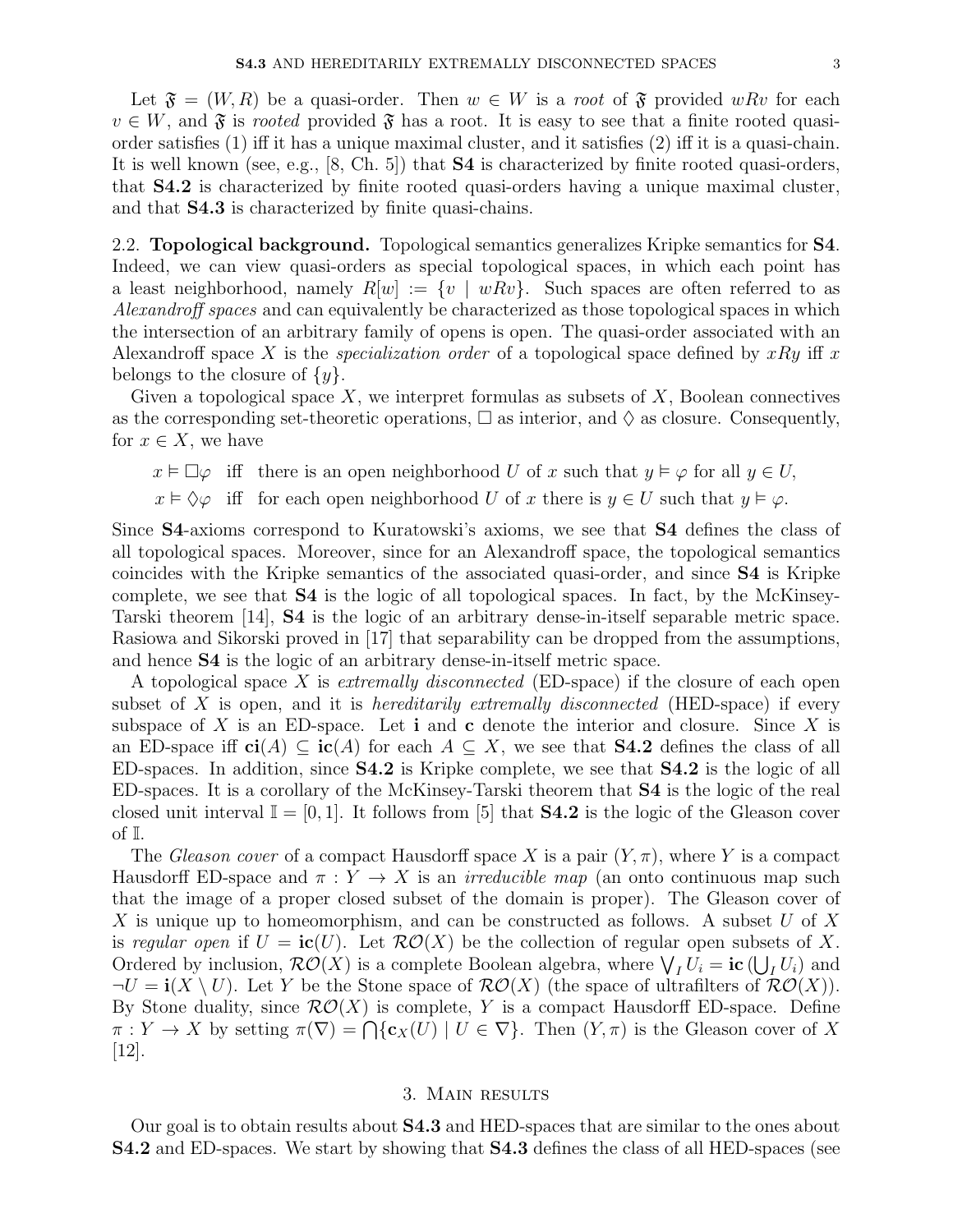also [2]). We recall that  $A, B \subseteq X$  are separated provided  $c(A) \cap B = \emptyset = A \cap c(B)$ . By [6, Prop. 2.1, X is HED iff any two separated subsets of X have disjoint closures.

**Proposition 3.1.** For a topological space  $X$ , the following are equivalent:

- $(1)$  X is an HED-space.
- (2)  $X \models \Box(\Box p \rightarrow q) \lor \Box(\Box q \rightarrow p).$
- (3)  $c(A \setminus cB) \cap c(B \setminus cA) = \emptyset$  for any  $A, B \subseteq X$ .

*Proof.* It is straightforward to verify that when interpreting  $\Box$  as i, then  $X \models \Box(\Box p \rightarrow$  $q \in (q \cup q) \cup \Box$  ( $q \rightarrow p$ ) iff  $c(A \setminus cB) \cap c(B \setminus cA) = \emptyset$  for any  $A, B \subseteq X$ . Thus, (2) is equivalent to (3). To see that (1) implies (3), suppose that X is an HED-space. Since  $A \setminus cB$  and  $B \setminus cA$ are separated, [6, Prop. 2.1] yields  $c(A \setminus cB) \cap c(B \setminus cA) = \emptyset$ . Finally, to see that (3) implies (1), suppose that  $A, B \subseteq X$  are separated. Then  $A \setminus c(B) = A$  and  $B \setminus cA = B$ . Therefore,  $\mathbf{c}(A) \cap \mathbf{c}(B) = \mathbf{c}(A \setminus \mathbf{c}B) \cap \mathbf{c}(B \setminus \mathbf{c}A) = \varnothing$ . Thus, X is an HED-space by [6, Prop. 2.1].  $\Box$ 

As a corollary, we obtain that **S4.3** defines the class of all HED-spaces. Since **S4.3** is Kripke complete, it follows that S4.3 is the logic of all HED-spaces. As we pointed out in the introduction, S4.2 is the logic of the Gleason cover of I. We will construct a countable HED-subspace X of the Gleason cover of  $\mathbb I$  whose logic is **S4.3**.

To see that the logic of an HED-space X is  $S4.3$ , in view of Proposition 3.1, it is sufficient to show that each non-theorem of  $S4.3$  is refuted on X. But since  $S4.3$  is the logic of finite quasi-chains, each non-theorem of S4.3 is refuted on a finite quasi-chain. We call a topological space Y an *interior image* of X provided there is a continuous open surjection  $f: X \to Y$ . Note that f is continuous and open iff  $c_X f^{-1}(B) = f^{-1}c_Y(B)$  for each  $B \subseteq Y$ (see, e.g., [17, pp. 99–100]); and B can be replaced by singletons provided Y is finite. It is well known (see, e.g., [4, Prop. 2.9]) that interior images reflect refutation. Therefore, to conclude that  $S4.3$  is the logic of X, it is sufficient to show that each finite quasi-chain, viewed as a topological space, is an interior image of X.

Let  $(Y, \pi)$  be the Gleason cover of I. As I is a dense-in-itself separable space, so is Y. Moreover, since  $Y$  is an infinite compact Hausdorff ED-space, it contains a copy of the Cech-Stone compactification of the natural numbers  $\beta\omega$  (see, e.g., [10, Exercise 6.2.G(b)]).<sup>2</sup> Therefore, the weight of  $Y$  is at least that of continuum. But since  $Y$  is separable, its weight is at most that of continuum. Thus, the weight of Y is that of continuum. Furthermore,  $\pi^{-1}(x)$ is infinite for each  $x \in \mathbb{I}$ . To see this, take a pairwise disjoint family  $\{U_n \in \mathcal{RO}(\mathbb{I}) \mid n \in \omega\}$ such that  $x \in \mathbf{c}(U_n)$  for each  $n \in \omega$ <sup>3</sup>. The filter in  $\mathcal{RO}(\mathbb{I})$  generated by the regular open neighborhoods of x together with  $U_n$  is proper, hence extends to an ultrafilter in  $\mathcal{RO}(\mathbb{I}).$ Each such ultrafilter  $\nabla$  contains all regular open neighborhoods of x, so  $\pi(\nabla) = x$ . Since the  $U_n$ 's are disjoint, these ultrafilters are distinct, producing infinitely many points in  $\pi^{-1}(x)$ . In fact, each  $\pi^{-1}(x)$  has a large cardinality because as an infinite closed set of a compact Hausdorff ED-space, it contains a copy of  $\beta\omega$  (see, e.g., [10, Exercise 6.2.G(b)]).

**Lemma 3.2.** There is a pairwise disjoint family  $\{E_n \subseteq Y \mid n \in \omega\}$  such that each  $E_n$  is countably infinite and dense in Y .

*Proof.* Let D be a countably infinite dense subset of I (for example, take  $D = \mathbb{Q} \cap \mathbb{I}$ ). For each  $x \in D$ , since  $\pi^{-1}(x)$  is infinite, there is a countably infinite subset  $D_x = \{x_n \mid n \in \omega\}$ 

<sup>&</sup>lt;sup>2</sup>This can be seen by observing that a compact Hausdorff ED-space is an  $F$ -space [10, Exercise 6.2.G(f)] and then applying [18, p. 37, Prop. 1.64].

<sup>&</sup>lt;sup>3</sup>To see that such a family exists, let  $m \in \omega$ . Put  $V_m^- = (x - \frac{1}{2m+1}, x - \frac{1}{2(m+1)})$  and  $V_m^+ = (x + \frac{1}{2(m+1)}, x + \frac{1}{2(m+1)})$  $\frac{1}{2m+1}$ ). Let  $\theta : \omega \to \omega$  be any sequence such that  $\theta^{-1}(n)$  is infinite for all  $n \in \omega$ . Finally, for  $n \in \omega$ , set  $U_n = \bigcup \{ (V_m^- \cup V_m^+) \cap \mathbb{I} \mid m \in \theta^{-1}(n) \}.$  Since any two distinct intervals in  $\{V_m^-, V_m^+ \mid m \in \omega \}$  do not share endpoints, and hence have disjoint closures, we see that each  $U_n$  is regular open.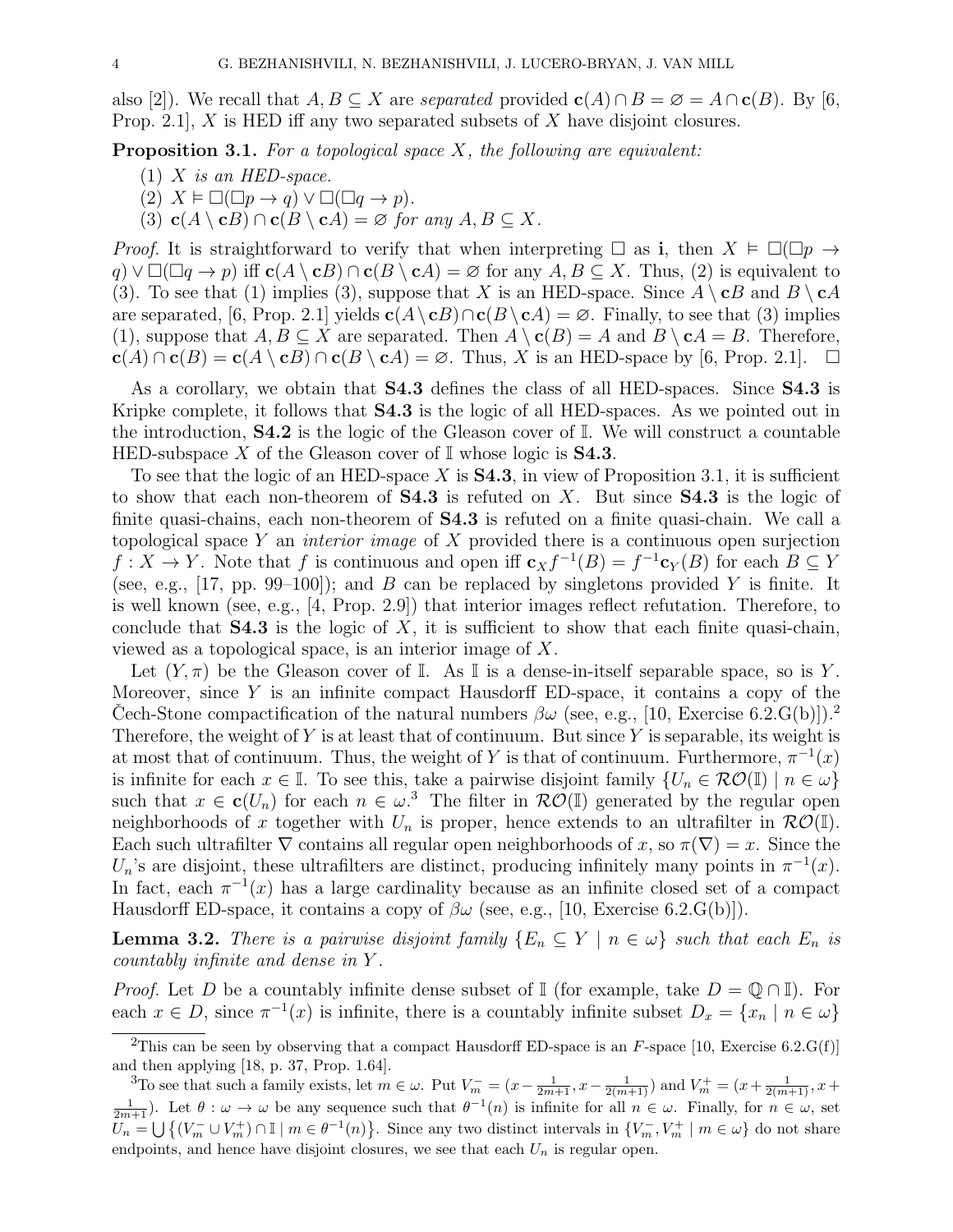of  $\pi^{-1}(x)$ . For each  $n \in \omega$ , define  $E_n = \{x_n \mid x \in D\}$  (see Figure 1). Clearly each  $E_n$  is



Figure 1

countably infinite and  $\{E_n \mid n \in \omega\}$  is pairwise disjoint. It remains to be shown that  $E_n$ is dense in Y for each  $n \in \omega$ . By construction,  $\pi(E_n) = {\pi(x_n) | x \in D} = D$ . Since  $\pi$ is a closed map,  $\pi(\mathbf{c}E_n)$  is a closed set in I containing D. As D is dense in I, we see that  $\pi(\mathbf{c}E_n) = \mathbb{I}$ . Thus, since  $\pi$  is irreducible,  $\mathbf{c}E_n = Y$ .

We are ready to construct an HED-subspace  $X$  of  $Y$  such that each finite quasi-chain is an interior image of X. The space X will be the union of the spaces  $\{X_n \mid n \in \omega\}$ , defined recursively. In defining  $X_n$  we will also define a decreasing sequence  $Y_n$  of subspaces of Y such that each  $Y_n$  is homeomorphic to Y. Let D be a fixed countable dense subset of  $\mathbb{I}$ , and fix  $x \in \mathbb{I} \setminus D$ .

**Base Step:** Let  $\{E_n \subseteq Y \mid n \in \omega\}$  be the pairwise disjoint family of countably infinite dense subsets of Y constructed in Lemma 3.2, and set  $X_0 := \bigcup \{ E_n \subseteq Y \mid n \in \omega \}$ . Note that  $X_0 \subseteq \pi^{-1}(D) \subseteq Y \setminus \pi^{-1}(x)$ . Put  $Y_0 = Y$  and let  $h_0 : Y_0 \to Y$  be the identity homeomorphism.

**Recursive Step:** Suppose  $X_n$  and  $Y_n$  are already defined,  $h_n: Y_n \to Y$  is a homeomorphism,  $\pi_n = \pi \circ h_n$ , and  $X_n \subseteq Y_n \setminus (\pi_n)^{-1}(x)$ . Let  $\beta_n$  be a closed subspace of  $(\pi_n)^{-1}(x)$  homeomorphic to  $\beta\omega$ . Since Y is a compact Hausdorff ED-space whose weight is that of continuum, by Efimov's theorem, there is a closed subspace  $Y_{n+1}$  of  $\beta_n$  and a homeomorphism  $h_{n+1}: Y_{n+1} \to Y_{n+1}$ Y. Let  $X_{n+1}$  be the union of the pairwise disjoint family of countably infinite dense subsets of  $Y_{n+1}$  constructed in Lemma 3.2.

The recursive step of the construction is captured in Figure 2. The members of the family  $\{E_i \mid i \in \omega\}$  given by Lemma 3.2 that make up  $X_n$ , which is a proper dense subset of  $Y_n$ , are labeled and depicted by collections of horizontally arranged dots. The set  $(\pi_n)^{-1}(x) \subseteq Y_n$  is pictured as a 'pointed oval' appearing above the point  $x \in \mathbb{I} \setminus D$ . Notice that  $\beta_n$ , which is homeomorphic to  $\beta\omega$ , is contained in  $(\pi_n)^{-1}(x)$ , and the isolated points of  $\beta_n$  are depicted by the collection of vertically arranged dots 'converging' to the remainder, which is indicated by the box with thin lines. Further note that  $Y_{n+1}$ , which is homeomorphic to Y, is contained in (the remainder of)  $\beta_n$ , that  $(\pi_{n+1})^{-1}(x) \subseteq Y_{n+1}$  is also pictured as a 'pointed oval' above the point x, and that  $X_{n+1} \subseteq Y_{n+1} \setminus (\pi_{n+1})^{-1}(x)$  is also indicated by collections of horizontally arranged dots.

Observe that  $\{X_n \mid n \in \omega\}$  is a pairwise disjoint family. We set  $X := \bigcup \{X_n \mid n \in \omega\}.$ 

#### Lemma 3.3.

- (1) If  $n \geq m$ , then  $X_n \subseteq Y_m$ ; and if  $n < m$ , then  $X_n \cap Y_m = \emptyset$ .
- $(2)$  X is countable.
- (3) X is a dense subspace of Y.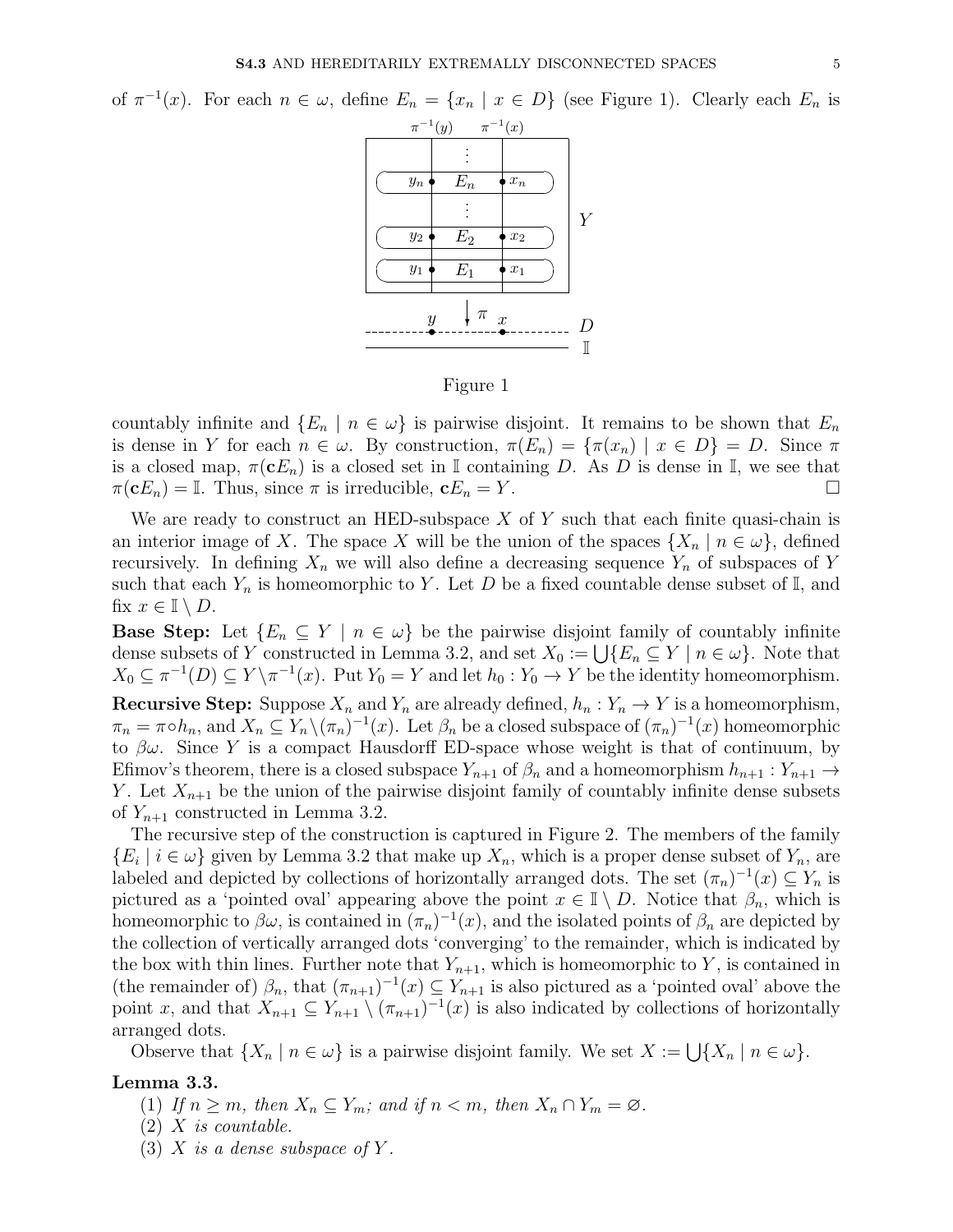

Figure 2

 $(4)$  X is an HED-space.

*Proof.* (1) By definition,  $Y_{m+1} \subseteq \beta_m \subseteq (\pi_m)^{-1}(x) \subseteq Y_m$ . Therefore,  $n \geq m$  implies  $Y_n \subseteq Y_m$ . Since  $X_n \subseteq Y_n$ , we conclude that  $n \geq m$  implies  $X_n \subseteq Y_m$ .

By definition,  $X_n \subseteq Y_n \setminus (\pi_n)^{-1}(x)$ . Since  $Y_{n+1} \subseteq (\pi_n)^{-1}(x)$ , we see that  $X_n \cap Y_{n+1} = \emptyset$ . Therefore, if  $n < m$ , then  $n + 1 \leq m$ . Thus,  $Y_m \subseteq Y_{n+1}$ , yielding  $X_n \cap Y_m \subseteq X_n \cap Y_{n+1} = \emptyset$ . (2) By definition, each  $X_n$  is a countable union of countable sets, hence is countable.

Therefore,  $X$  is a countable union of countable sets, and so is countable.

(3) It is clear by the definition of  $X_0$  and Lemma 3.2 that  $X_0$  is dense in Y. Since  $X_0 \subseteq X$ , we conclude that  $X$  is dense in  $Y$ .

 $(4)$  By  $(3)$ , X is a dense subspace of an ED-space, so X is an ED-space. As a subspace of a Hausdorff space, X is also clearly Hausdorff. But every countable Hausdorff ED-space is an HED-space (see, e.g., [6, p. 86]). Thus, X is an HED-space.

**Lemma 3.4.** Every finite quasi-chain is an interior image of  $X$ .

*Proof.* Suppose  $\mathfrak{F} = (W, R)$  is a finite quasi-chain, and suppose its skeleton is ordered as follows

$$
C_{k-1} \leq C_{k-2} \leq \cdots \leq C_1 \leq C_0.
$$

The idea is to map  $X_i$  to  $C_i$  for  $i < k$ , and to  $C_{k-1}$  for  $i \geq k$ . Recall that  $X_i$  is the countably infinite disjoint union of countable infinite dense subsets  $\{E_{ij} | j \in \omega\}$  of  $Y_i$ .

**Claim 3.5.** Let  $i \in \omega$ . For any nonempty  $\alpha \subseteq \omega$ , we have

$$
\mathbf{c}_X\left(\bigcup\{E_{ij}\mid j\in\alpha\}\right)=\bigcup\{X_n\mid n\geq i\}.
$$

*Proof of Claim:* Let  $\alpha \subseteq \omega$  be nonempty. Since each  $E_{ij}$  is dense in  $Y_i$ , the set  $\bigcup \{E_{ij} | j \in \alpha\}$ is dense in  $Y_i$ . Therefore,

$$
Y_i = \mathbf{c}_{Y_i} \left( \bigcup \{ E_{ij} \mid j \in \alpha \} \right) = \mathbf{c}_{Y} \left( \bigcup \{ E_{ij} \mid j \in \alpha \} \right) \cap Y_i \subseteq \mathbf{c}_{Y} \left( \bigcup \{ E_{ij} \mid j \in \alpha \} \right).
$$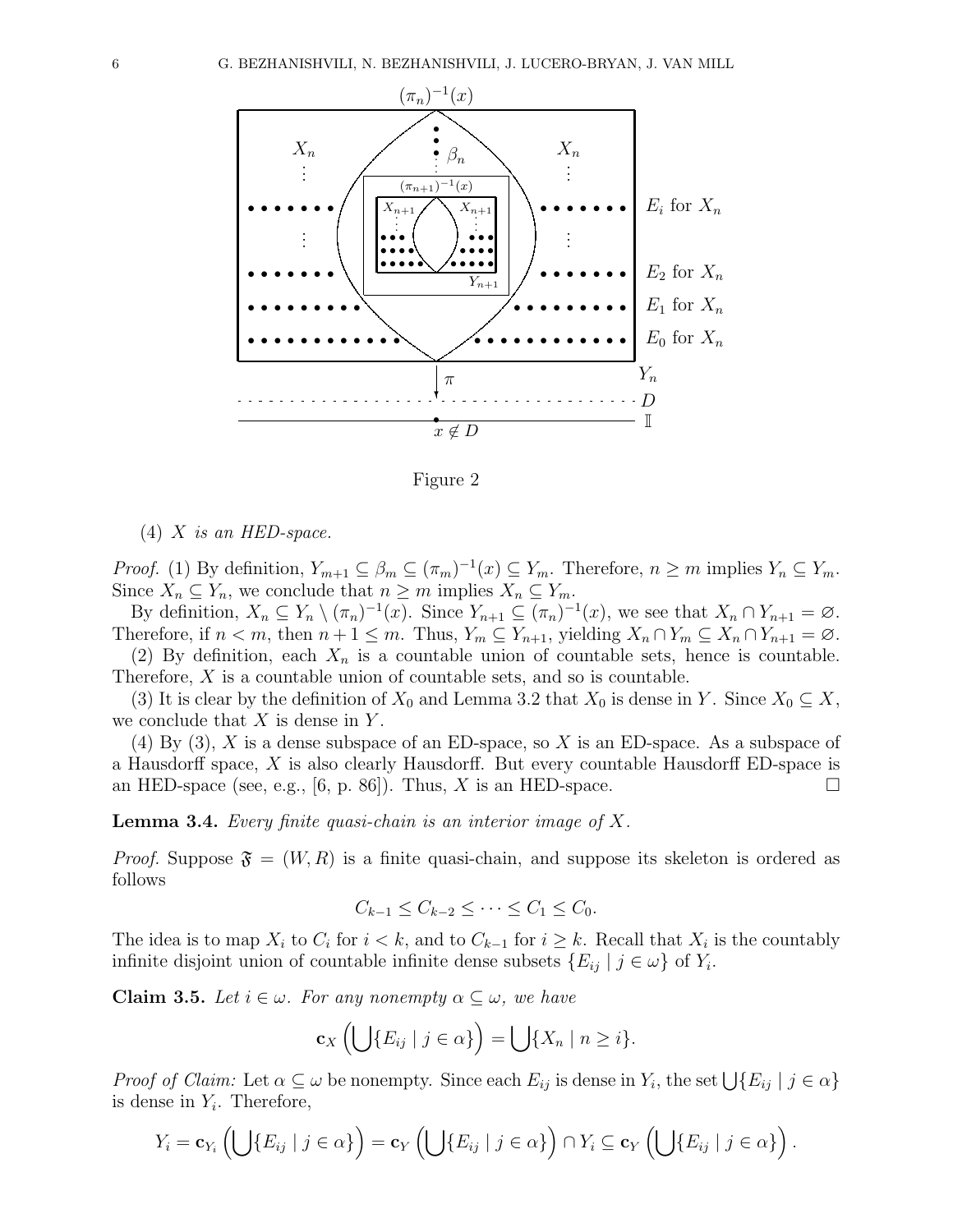Conversely, from  $E_{ij} \subseteq Y_i$  it follows that  $\bigcup \{E_{ij} \mid j \in \alpha\} \subseteq Y_i$ . Therefore, since  $Y_i$  is closed in Y, we have  $\mathbf{c}_Y(\bigcup \{E_{ij} \mid j \in \alpha\}) \subseteq Y_i$ , hence the equality. Thus, by Lemma 3.3(1),

$$
\mathbf{c}_X\left(\bigcup\{E_{ij}\mid j\in\alpha\}\right)=\mathbf{c}_Y\left(\bigcup\{E_{ij}\mid j\in\alpha\}\right)\cap X=Y_i\cap X=\bigcup\{X_n\mid n\geq i\}.
$$

Let  $\equiv_n$  be the congruence on  $\omega$  modulo n. For  $i < k$ , let  $C_i = \{w_0, \dots, w_{n_i-1}\}$ . Partition  $X_i$  into

$$
\bigcup \{E_{ij} \mid j \equiv_{n_i} 0\}, \bigcup \{E_{ij} \mid j \equiv_{n_i} 1\}, \cdots, \bigcup \{E_{ij} \mid j \equiv_{n_i} n_i - 1\}.
$$

Define  $f: X \to W$  as follows. If  $x \in X_i$  for  $i < k$ , then set  $f(x) = w_n$  provided  $x \in \bigcup \{E_{ij} \mid$  $j \equiv_{n_i} n$ . If  $x \in X_i$  for  $i \geq k$ , then set  $f(x) = v$  for some  $v \in C_{k-1}$ .

The map  $f: X \to W$  is well defined since  $\{X_i \mid i \in \omega\}$  partitions X and the sets

$$
\bigcup \{ E_{ij} \mid j \equiv_{n_i} 0 \}, \bigcup \{ E_{ij} \mid j \equiv_{n_i} 1 \}, \cdots, \bigcup \{ E_{ij} \mid j \equiv_{n_i} n_i - 1 \}
$$

partition  $X_i$  for  $i < k$ . Furthermore, for each  $i < k$ , we have

$$
f(X_i) = f\left(\bigcup_{n < n_i} \bigcup_{j \equiv n_i n} E_{ij}\right) = \bigcup_{n < n_i} f\left(\bigcup_{j \equiv n_i n} E_{ij}\right) = \bigcup_{n < n_i} \{w_n\} = C_i.
$$

Therefore, f is onto.

Viewing  $\mathfrak{F}$  as an Alexandroff space, the closure of  $w \in W$  is  $R^{-1}[w] := \{v \mid vRw\}.$ Therefore, to see that f is interior, since W is finite, it is sufficient to show that  $c_Xf^{-1}(w)$  =  $f^{-1}R^{-1}[w]$  for each  $w \in W$ . Let  $w \in W$ . Then  $w \in C_i$  for some  $i < k$ . Therefore,  $w = w_m$ for some  $m \leq n_i - 1$ . First suppose that  $x \in \mathbf{c}_X f^{-1}(w)$ . Then, by Claim 3.5,

$$
x \in \mathbf{c}_X f^{-1}(w_m) = \mathbf{c}_X \left( \bigcup_{j \equiv n_i m} E_{ij} \right) = \bigcup_{n \ge i} X_n,
$$

giving

$$
f(x) \in f\left(\bigcup_{n \ge i} X_n\right) = \bigcup_{n \ge i} f(X_n) = \bigcup_{k > n \ge i} C_n = R^{-1}[C_i] = R^{-1}[w].
$$

Thus,  $x \in f^{-1}R^{-1}[w]$ .

Conversely, suppose  $x \in f^{-1}R^{-1}[w]$ . Then  $f(x)Rw$ , giving that  $f(x) \in C_j$  for  $i \leq j < k$ . By the definition of f, it must be the case that  $x \in X_j$  when  $j < k-1$  and  $x \in \bigcup_{n \geq k-1} X_n$ when  $j = k - 1$ . Therefore, by Claim 3.5,

$$
x \in \bigcup_{n \geq i} X_n = \mathbf{c}_X \left( \bigcup_{j \equiv n_i m} E_{ij} \right) = \mathbf{c}_X f^{-1}(w_m) = \mathbf{c}_X f^{-1}(w).
$$

Thus,  $\mathbf{c}_X f^{-1}(w) = f^{-1} R^{-1}[w]$ , completing the proof.

**Theorem 3.6. S4.3** is the logic of a countable HED-subspace of the Gleason cover of  $\mathbb{I}$ .

*Proof.* Let X be the countable subspace of the Gleason cover of  $\mathbb{I}$  constructed above. By Lemma 3.3(4), X is an HED-space. Therefore, by Proposition 3.1,  $X \models S4.3$ . Suppose  $\mathbf{S4.3} \not\vdash \varphi$ . Since  $\mathbf{S4.3}$  is the logic of finite quasi-chains, there is a finite quasi-chain  $\mathfrak{F}$  refuting  $\varphi$ . By Lemma 3.4,  $\mathfrak{F}$  is an interior image of X. Since interior images reflect refutations, X refutes  $\varphi$ . Thus, **S4.3** is the logic of X.